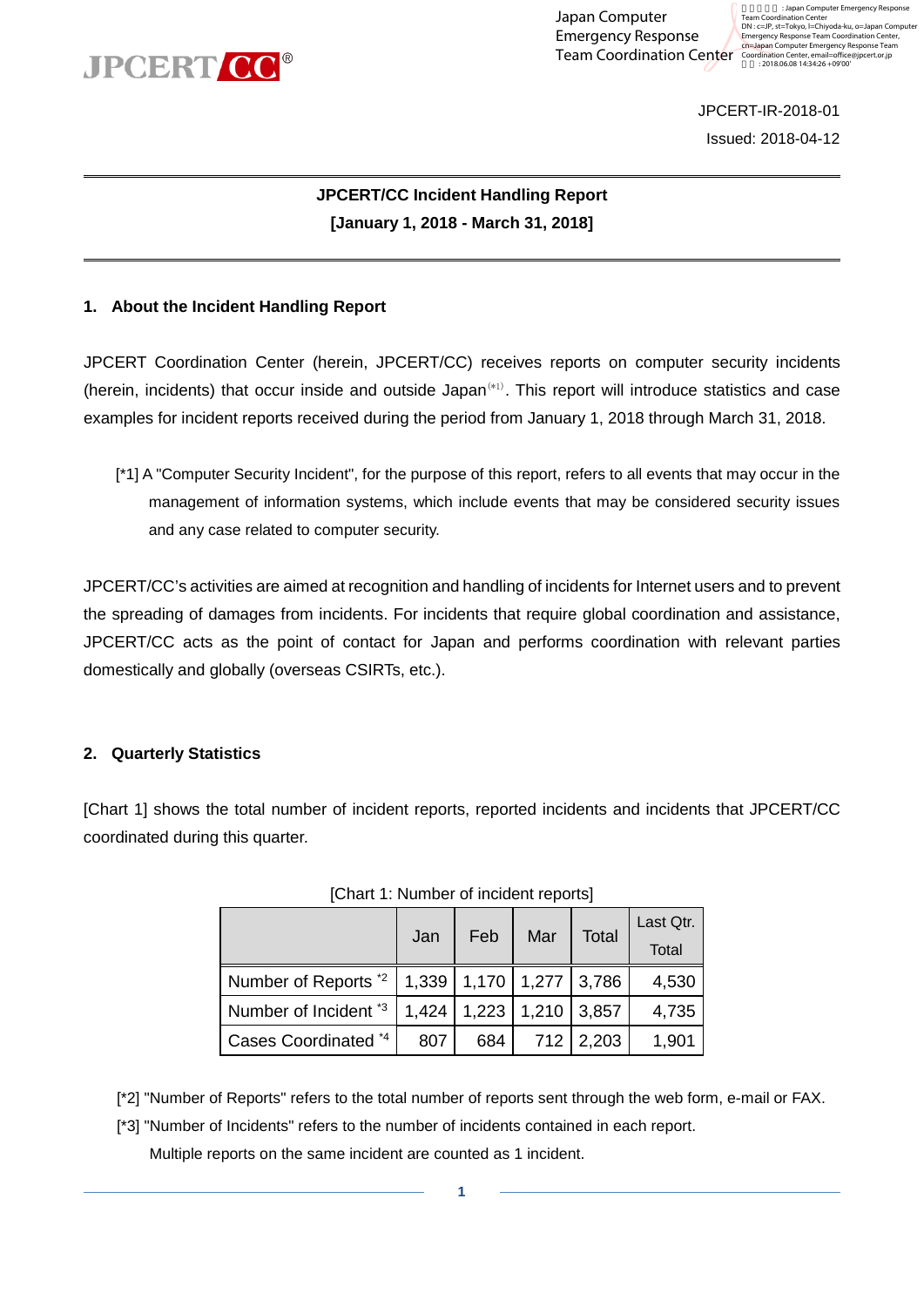[\*4] "Number of Cases Coordinated" refers to the number of cases where coordination took place to prevent the spreading of an incident by sending them a report and asking the site administrator to address any issues.

The total number of reports received in this quarter was 3,786. Of these, the number of domestic and overseas sites that JPCERT/CC coordinated with was 2,203. When compared with the previous quarter, the number of reports decreased by 16%, and the number of cases coordinated increased by 16%. When compared with the same quarter of the previous year, the total number of reports decreased by 8%, and the number of cases coordinated decreased by 28%.

[Figure 1] and [Figure 2] show the monthly changes in the total number of reports and incident cases coordinated by JPCERT/CC over the past fiscal year.



[Figure 1: Change in the number of incident reports]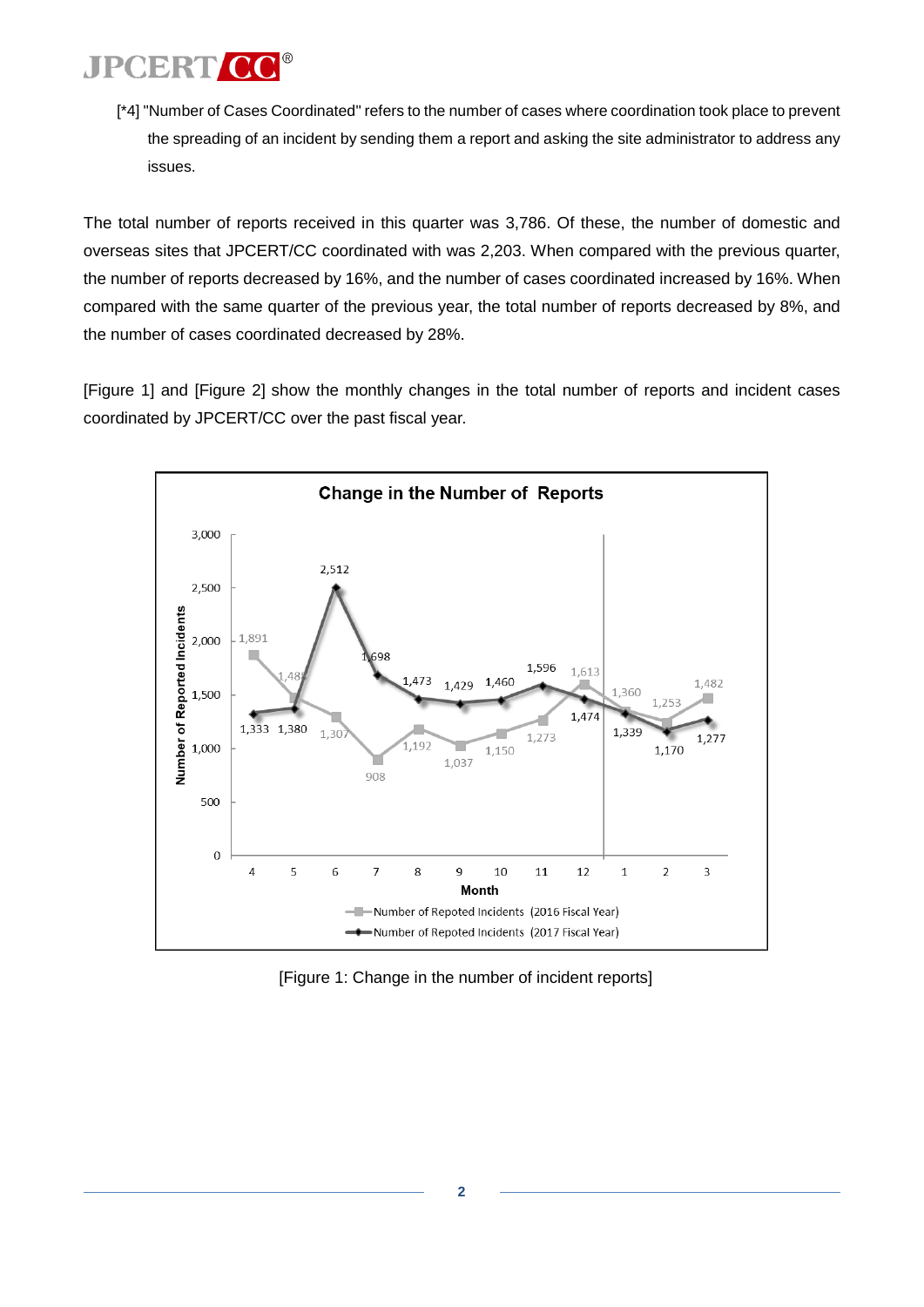



[Figure 2: Change in the number of incident cases coordinated]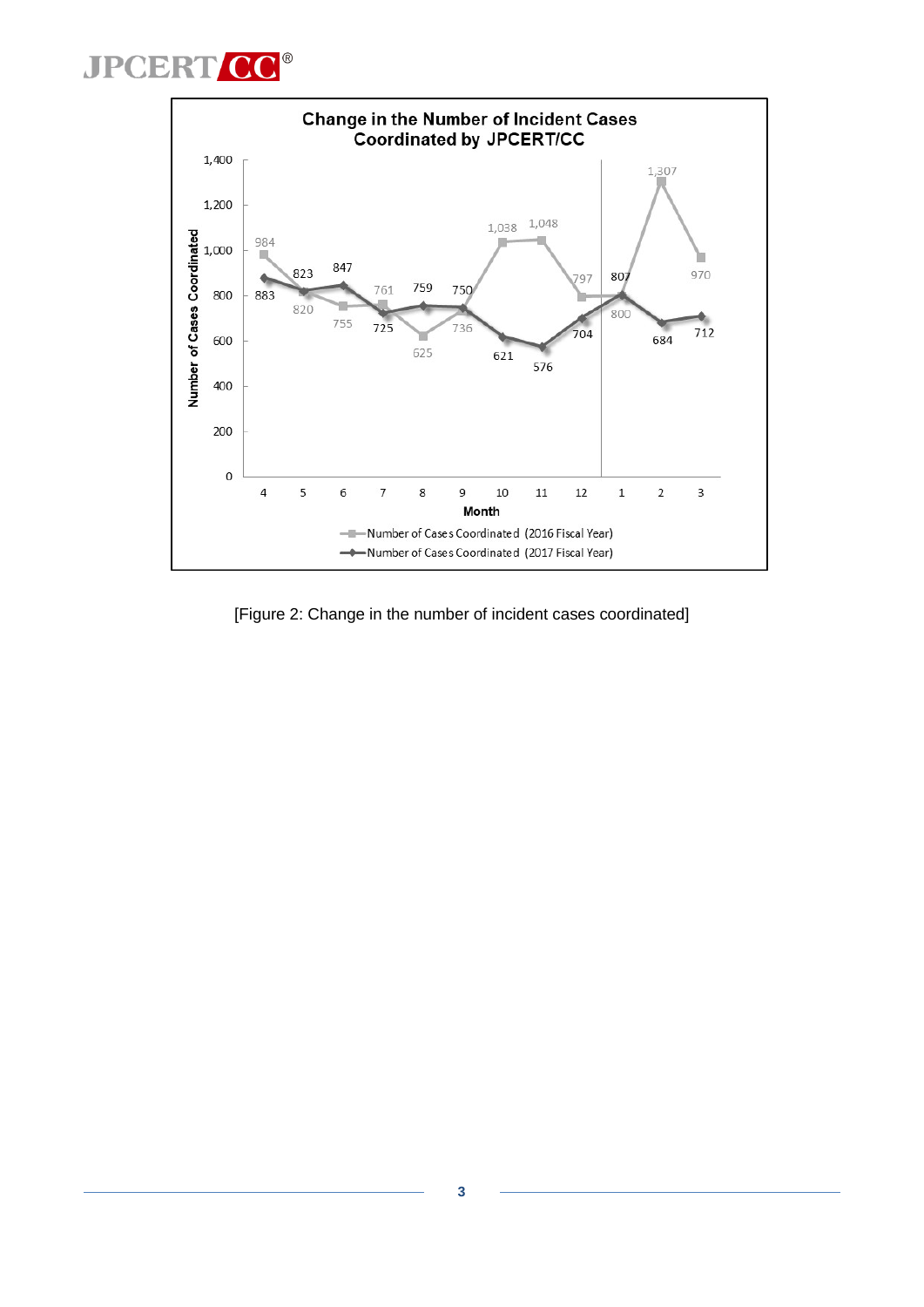### **[Reference] Statistical Information by Fiscal Year**

[Chart 2] shows the number of reports in each fiscal year over the past 5 years including FY2017. Each fiscal year begins on April 1 and ends on March 31 of the following year.

|                                                                | 2013 |  | 2014   2015   2016   2017 |  |  |  |  |
|----------------------------------------------------------------|------|--|---------------------------|--|--|--|--|
| Number of Reports   29,191   22,255   17,342   15,954   18,141 |      |  |                           |  |  |  |  |

[Chart 2: Change in the total number of reports]

The total number of reports received in FY2017 was 18,141. This marked a 14% increase from the 15,954 reports received in the previous fiscal year. [Figure 3] shows the change in the total number of reports in the past 5 years.



[Figure 3: Change in the total number of reports (by fiscal year)]

[\[Chart](#page-4-0) 3] shows the number of cases coordinated in each fiscal year over the past 5 years including FY2017.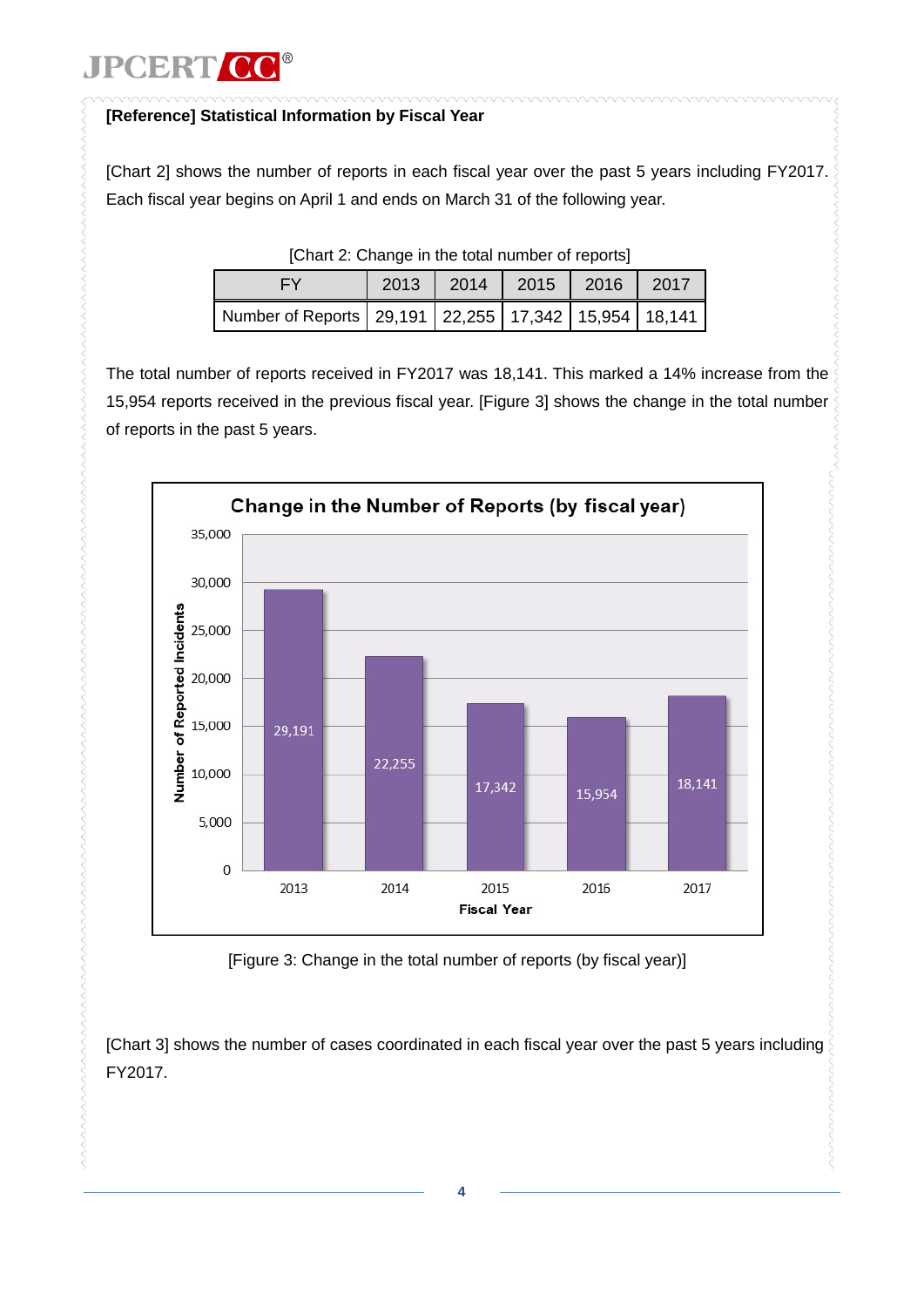<span id="page-4-0"></span>

|                                                                      |  |  |  | 2013   2014   2015   2016   2017 |  |  |
|----------------------------------------------------------------------|--|--|--|----------------------------------|--|--|
| Number of Cases Coordinated   8,717   9,684   9,659   10,641   8,891 |  |  |  |                                  |  |  |

[Chart 3: Change in the number of reports and cases coordinated]

The total number of cases coordinated in FY2017 was 8,891. This marked a 16% decrease from the 10,641 reports received in the previous fiscal year. [Figure 4] shows the change in the total number of cases coordinated in the past 5 years.



At JPCERT/CC, incident reports that were received are categorized, coordinated and handled according to the incident category that they fall into. For definitions on each incident category, please see "Appendix 1 - Incident Categories." [\[Chart 4\]](#page-5-0) shows the number of incidents reported per category in this quarter.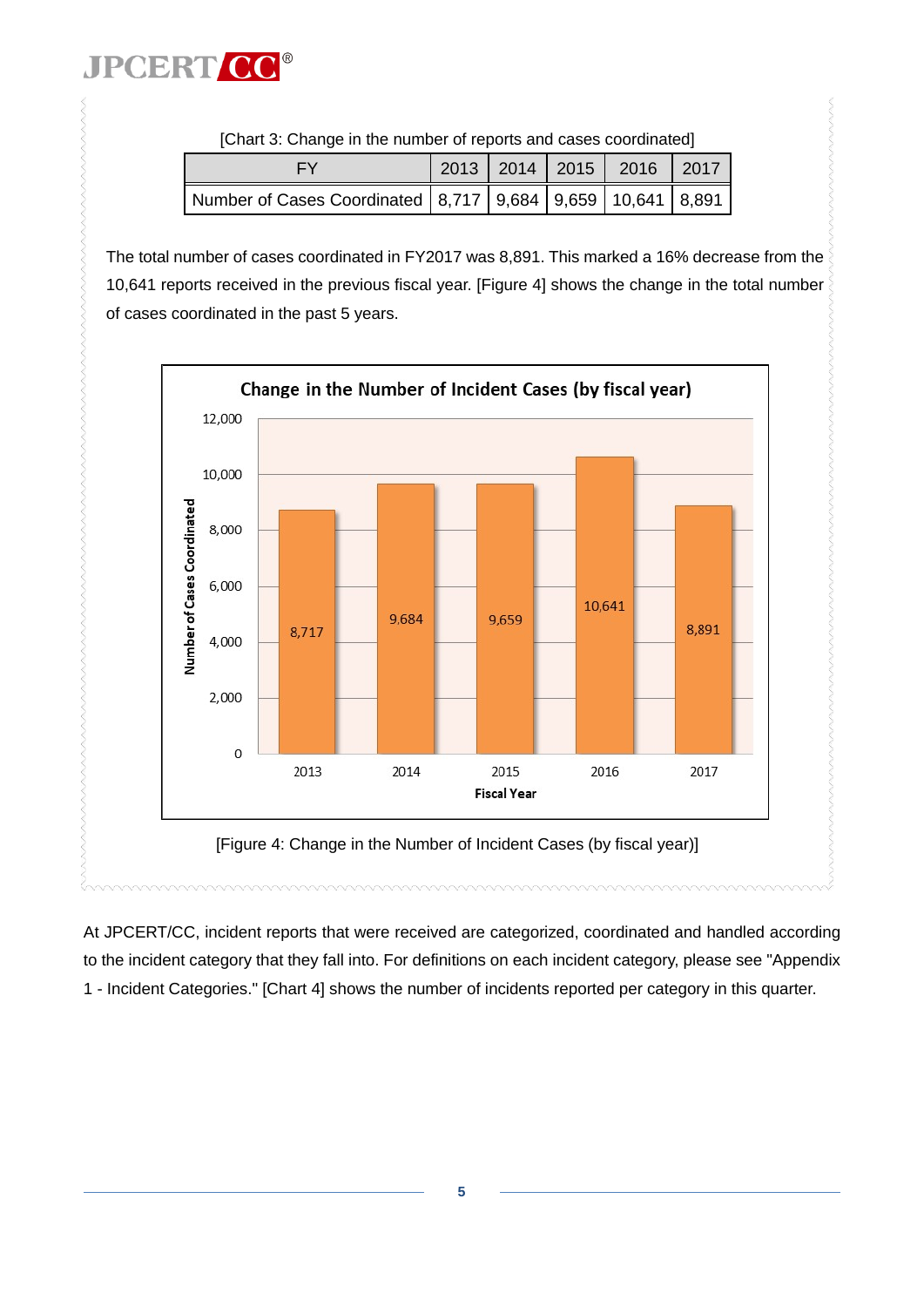

| <b>Incident Category</b> | Jan | Feb | Mar | Total | Last Qtr.<br>Total |
|--------------------------|-----|-----|-----|-------|--------------------|
| <b>Phishing Site</b>     | 297 | 311 | 316 | 924   | 852                |
| Website Defacement       | 122 | 77  | 69  | 268   | 276                |
| <b>Malware Site</b>      | 24  | 17  | 22  | 63    | 88                 |
| Scan                     | 684 | 618 | 543 | 1,845 | 1,979              |
| DoS/DDoS                 | 0   | 1   | 0   | 1     | 8                  |
| <b>ICS Related</b>       | 2   | 0   | 5   | 7     | 33                 |
| Targeted attack          | 2   | 2   | 2   | 6     | 9                  |
| Other                    | 293 | 197 | 253 | 743   | 1,490              |

<span id="page-5-0"></span>[Chart 4: Number of incidents by category]

The percentage that each category represents over the total number of incidents in this quarter is shown in [\[Figure](#page-5-1) 5]. Incidents categorized as scans, which search for vulnerabilities in systems, accounted for 47.8%, and incidents categorized as phishing sites made up 24.0%.



[Figure 5: Percentage of incidents by category]

<span id="page-5-1"></span>[\[Figure](#page-6-0) 6] throug[h \[Figure](#page-7-0) 9] show the monthly changes in the number of incidents categorized as phishing sites, website defacement, malware sites and scans over the past year.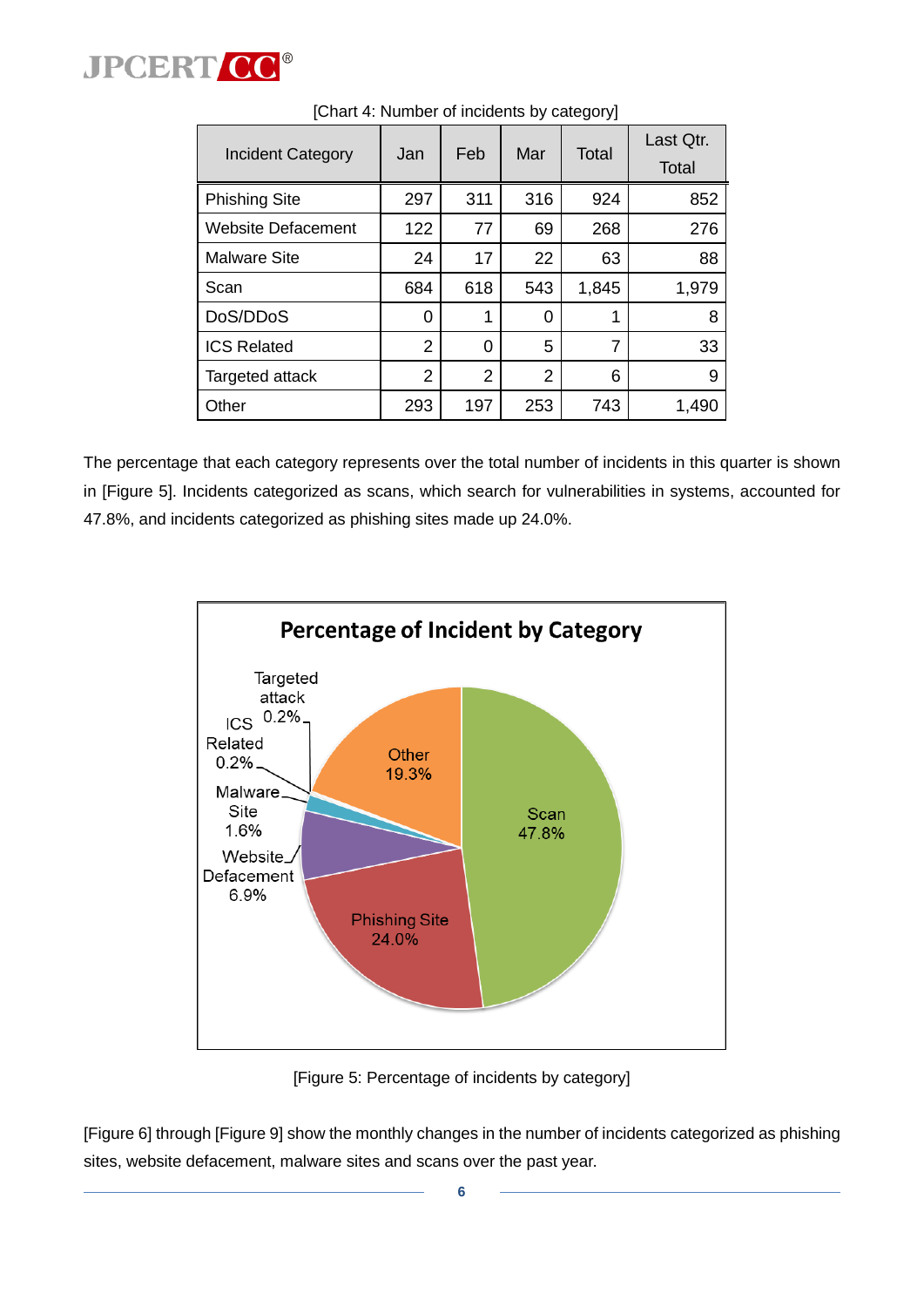

[Figure 6: Change in the number of phishing sites]

<span id="page-6-0"></span>

[Figure 7: Change in the number of website defacements]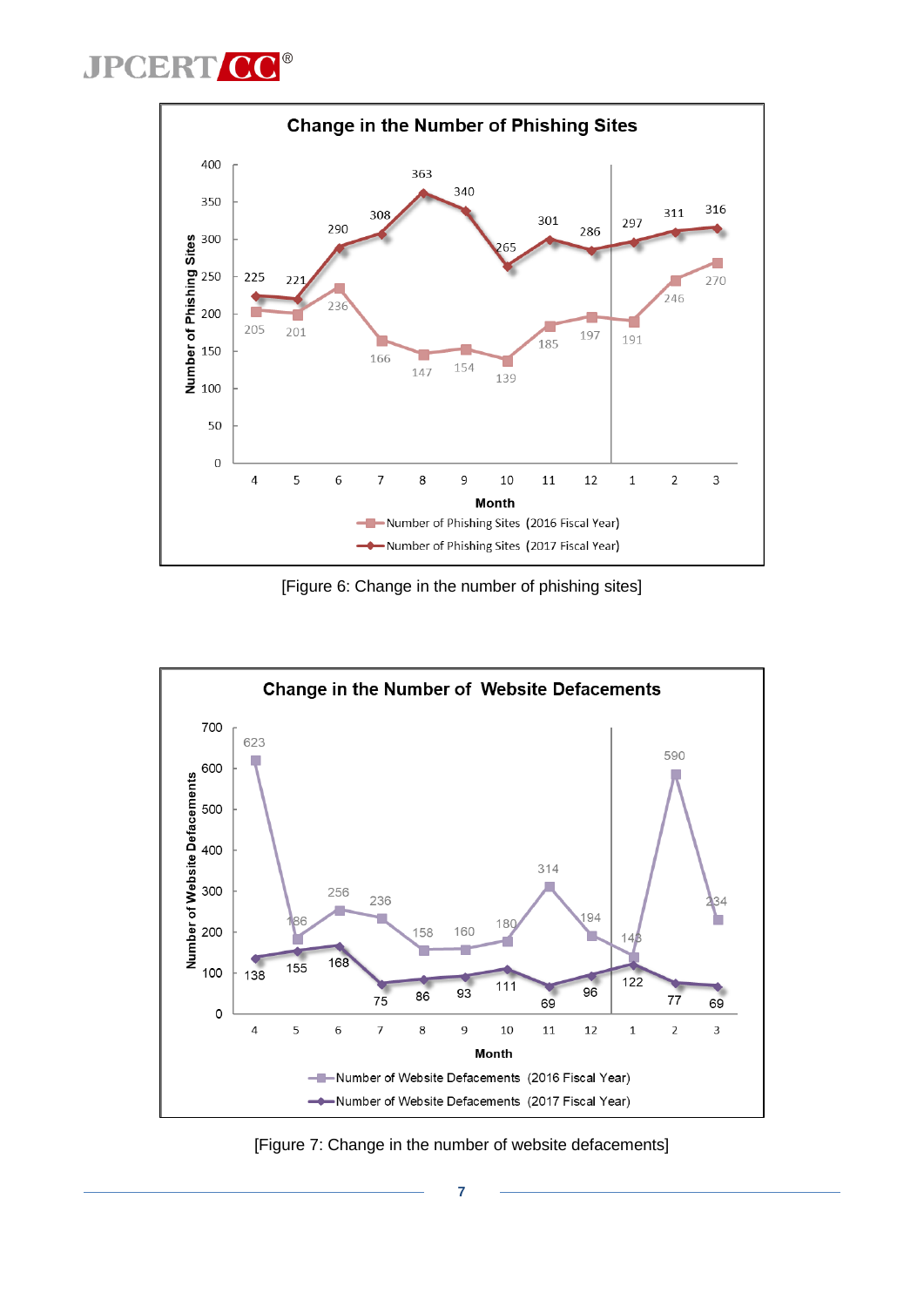

[Figure 8: Change in the number of malware sites]



[Figure 9: Change in the number of scans]

<span id="page-7-0"></span>[\[Figure 10\]](#page-8-0) provides an overview as well as a breakdown of the incidents that were coordinated / handled.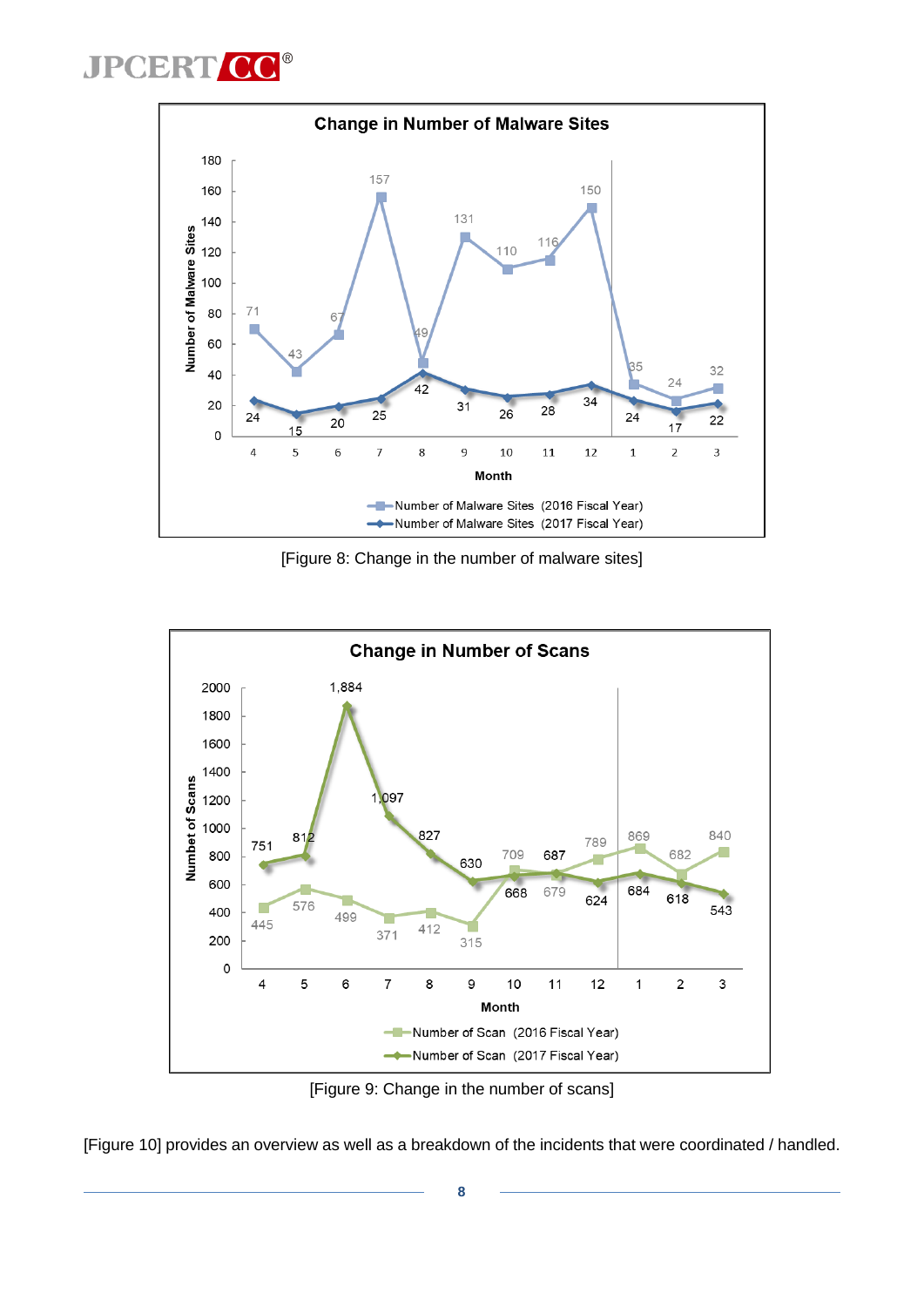



<span id="page-8-0"></span>[Figure 10: Breakdown of incidents coordinated/handled]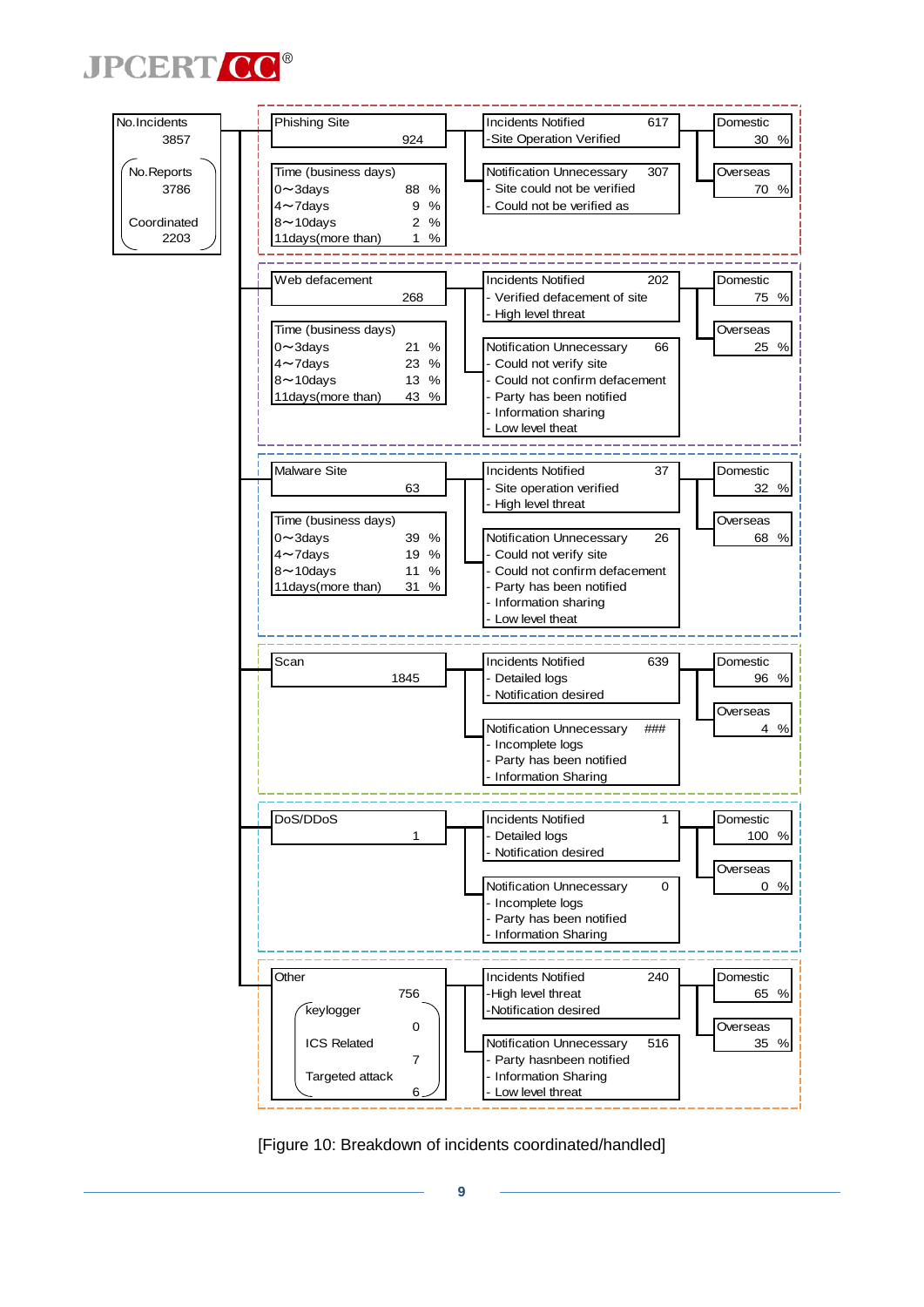

#### **3. Incident Trends**

#### **3.1. Phishing Site Trends**

924 reports on phishing sites were received in this quarter, representing an 18% increase from 852 in the previous quarter. This marks a 31% increase from the same quarter last year (707). The breakdown of the brand type (domestic, overseas) that the phishing sites spoofed in this quarter is shown in [\[Chart5](#page-9-0)] and a breakdown by industry is shown in [\[Figure](#page-9-1) 11].

| <b>Phishing Site</b>          | Jan | Feb | Mar | Domestic/<br>Overseas Total (%) |
|-------------------------------|-----|-----|-----|---------------------------------|
| Domestic Brand                | 78  | 58  | 72  | 208(23%)                        |
| <b>Overseas Brand</b>         | 174 | 212 | 178 | 564(61%)                        |
| Unknown Brand <sup>[*5]</sup> | 45  | 41  | 66  | 152(16%)                        |
| <b>Monthly Total</b>          | 297 | 311 | 316 | 924(100%)                       |

<span id="page-9-0"></span>[Chart5: Number of reported phishing sites by domestic/overseas brand]

[\*5] "Unknown Brand" refers to sites which could not be verified since the reported site had already been suspended when accessed for confirmation.



<span id="page-9-1"></span>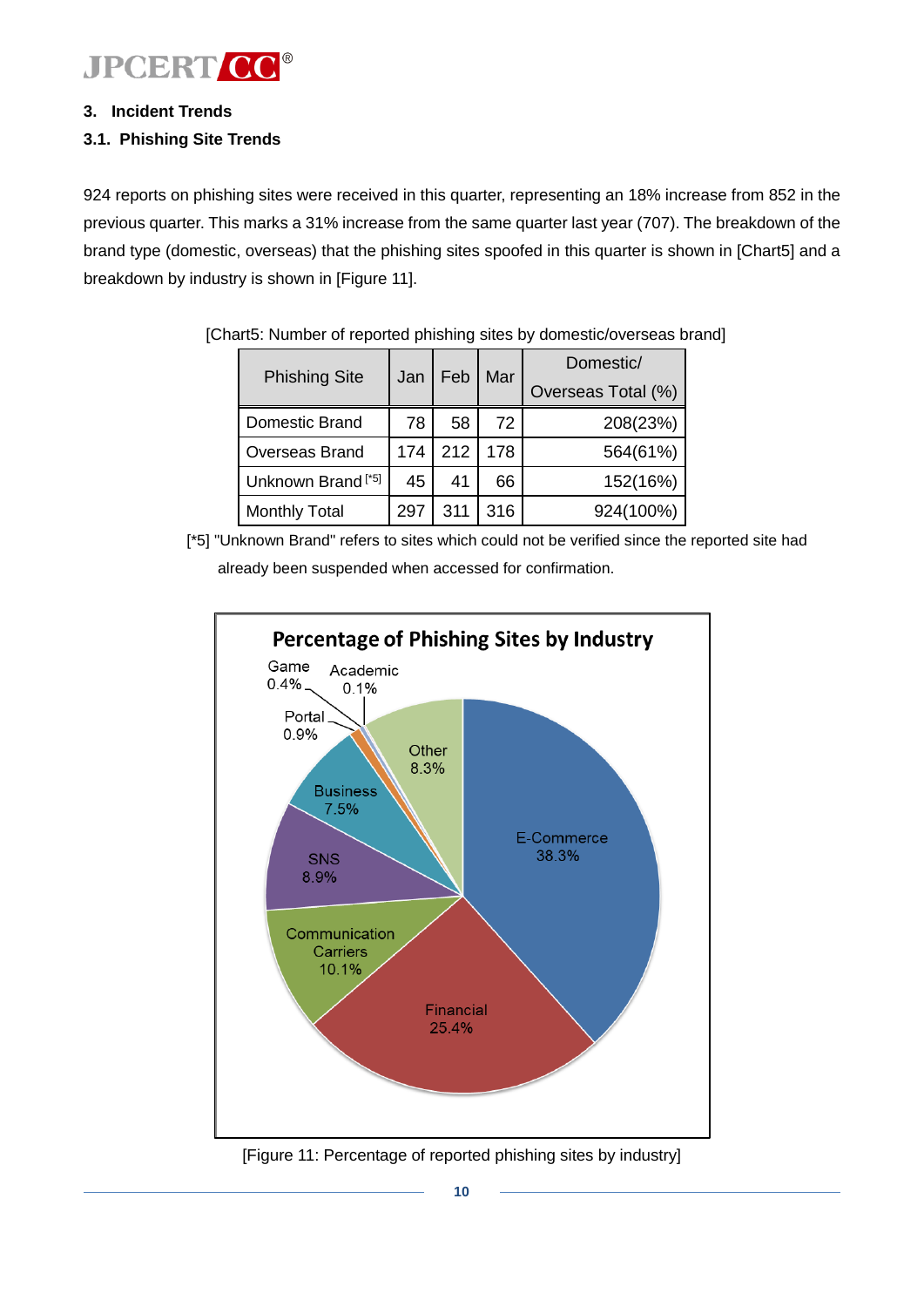During this quarter, there were 208 phishing sites that spoofed domestic brands, increasing 78% from 117 in the previous quarter. There were 564 phishing sites that spoofed overseas brands, decreasing 6% from 599 in the previous quarter.

Out of the total number of phishing site reports that JPCERT/CC received, 38.3% spoofed e-commerce websites, 25.4% websites of financial institutions, and 10.1% websites of telecommunications carriers.

As in the previous quarter, there were many reports regarding phishing sites designed to steal account information of specific overseas brands. JPCERT/CC confirmed multiple phishing sites that look different but actually steal account information of the same services. There were also cases in which a new phishing site with a different look was created on the same server after one phishing site was suspended, apparently indicating the presence of a common attacker.

On phishing sites of domestic brands, there were many reports regarding phishing sites spoofing telecommunications carriers, social media and financial institutions. Many of the reports on phishing sites spoofing domestic telecommunications carriers concerned two specific brands. While phishing sites spoofing one of these brands tended to be created using overseas website building services, those spoofing the other brand tended to be set up on websites using WordPress. As for phishing sites spoofing social media, this fiscal year JPCERT/CC has continually confirmed phishing sites that use a .cn domain with two or three lowercase alphabetical characters added to a brand name. Most of the phishing sites spoofing financial institutions were designed to steal credit card information.

The parties that JPCERT/CC contacted for coordination of phishing sites were 30% domestic and 70% overseas for this quarter, indicating an increase in the proportion of domestic parties compared to the previous quarter (domestic: 25%, overseas: 75%).

### **3.2. Website Defacement Trends**

The number of website defacements reported in this quarter was 268. This was a 3% decrease from 276 in the previous quarter.

During this quarter, JPCERT/CC confirmed compromised websites embedded with malicious JavaScript code that redirects users accessed from Google Chrome to suspicious websites or displays popups. As for defacements that display suspicious popups, in February JPCERT/CC confirmed one that convinces visitors to download and execute ransomware disguised as a Chrome font pack update. Although a similar method was confirmed around January 2017 as well, the type of ransomware that gets downloaded was different in the defacement confirmed in this quarter. The JavaScript code found embedded in multiple domestic websites in March was designed to redirect the visitor to a URL that uses an internationalized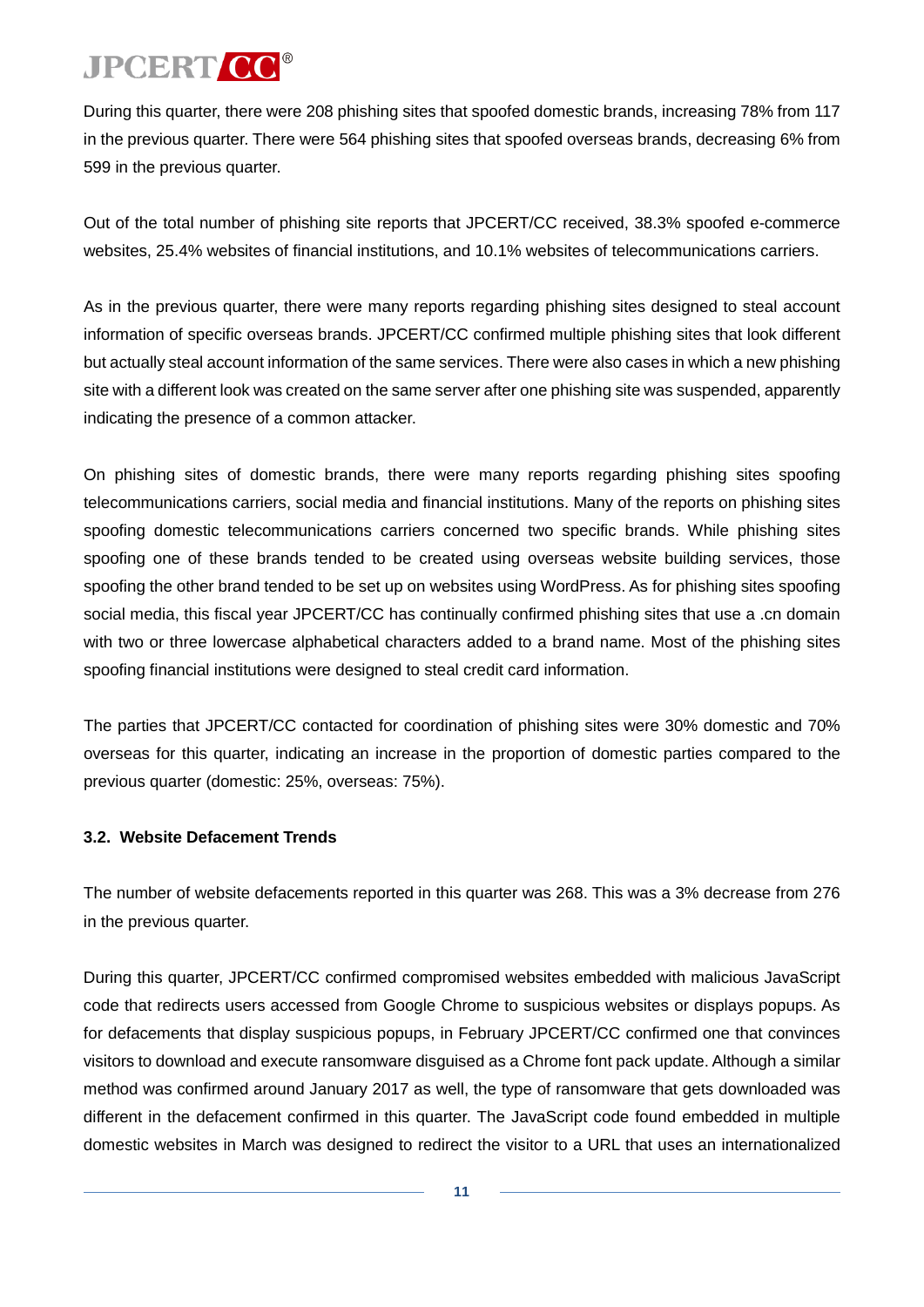domain name in Russian when clicked on the page. When JPCERT/CC checked these websites, however, name resolution could not be performed on the URL that the visitors were redirected to, so it was not possible to find out what kind of threat the site posed. Many of the compromised websites used CMS, so it is possible that a malicious script was embedded through an attack exploiting a vulnerability, or unauthorized login from the administration screen to plant a file.

### **3.3.Targeted Attack Trends**

There were 6 incidents categorized as a targeted attack. This was a 23% decrease from 9 in the previous quarter. JPCERT/CC did not ask any organization to take action this quarter.

During this quarter, JPCERT/CC received information from domestic organizations about incidents such as unauthorized users logging into a cloud service that the organization uses and using the service to send fraudulent e-mail or accessing files on a cloud storage.

Some organizations that experienced similar incidents had received phishing e-mails from another domestic organization designed to direct the recipient to a phishing site spoofing the organization's authentication portal. There were also cases in which the organization sending the phishing e-mails had previously received similar phishing attacks. Investigations of organizations that had the cloud service they use accessed by unauthorized users found evidence that the attackers successfully logged in with one attempt, suggesting the possibility that account information stolen by phishing or other means may have been used.

JPCERT/CC has confirmed that unauthorized accesses were made from IP addresses of overseas hosting services and those that appear to be nodes of the anonymous network Tor. JPCERT/CC shared this IP address information with the affected domestic organizations and found that some of them were accessed from the same overseas IP addresses.

JPCERT/CC is working with organizations that had experienced similar incidents to investigate the attack and provide information to related organizations.

### **3.4. Other Incident Trends**

The number of malware sites reported in this quarter was 63. This was a 28% decrease from 88 in the previous quarter.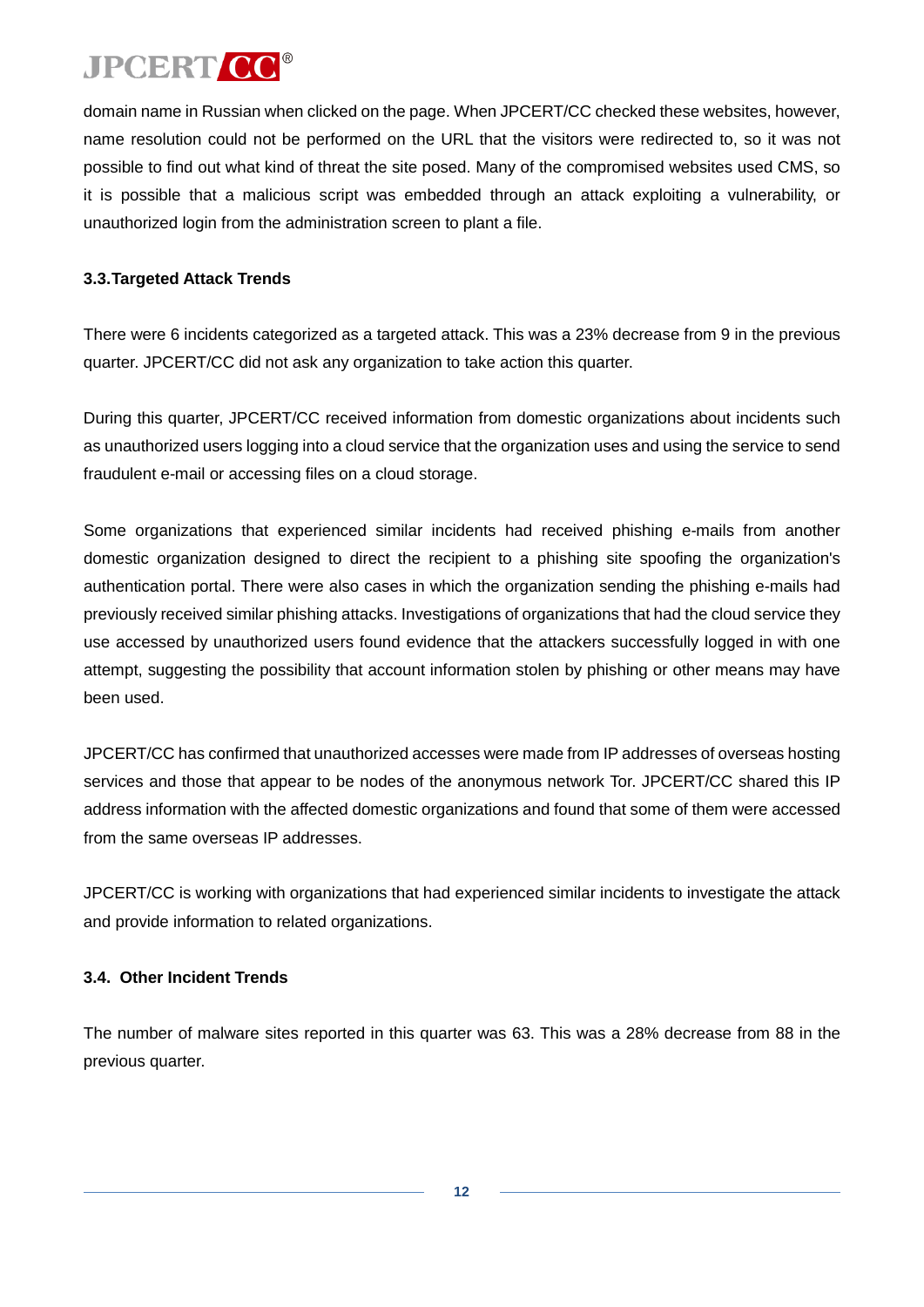<span id="page-12-0"></span>The number of scans reported in this quarter was 1,845. This was a 7% decrease from 1,979 in the previous quarter. The ports that the scans targeted are listed in [\[Chart](#page-12-0) 6]. Ports targeted frequently were SSH (22/TCP), SMTP (25/TCP) and Telnet (23/TCP).

| Port                 | Jan            | Feb            | Mar            | <b>Total</b>            |
|----------------------|----------------|----------------|----------------|-------------------------|
| $22$ /tcp            | 419            | 385            | 300            | 1,104                   |
| $25$ /tcp            | 74             | 87             | 84             | 245                     |
| 23/tcp               | 107            | 57             | 80             | 244                     |
| 2323/tcp             | 41             | 17             | 33             | 91                      |
| 80/tcp               | 26             | 15             | 36             | 77                      |
| 81/tcp               | 2              | 7              | 8              | 17                      |
| 445/tcp              | 8              | 4              | 4              | 16                      |
| 8080/tcp             | 0              | 5              | 9              | 14                      |
| 52869/tcp            | 5              | 8              | 0              | 13                      |
| 3389/tcp             | 5              | 6              | 1              | 12                      |
| 5555/tcp             | 0              | 4              | 6              | 10                      |
| $21/$ tcp            | $\overline{7}$ | 1              | $\overline{2}$ | 10                      |
| 82/tcp               | 1              | 0              | 6              | 7                       |
| 443/tcp              | 3              | 2              | 2              | 7                       |
| 2222/tcp             | 2              | 3              | $\overline{2}$ | $\overline{7}$          |
| 9999/tcp             | 0              | 0              | 6              | 6                       |
| 53/udp               | 1              | $\overline{2}$ | $\overline{2}$ | 5                       |
| 9000/tcp             | 0              | 4              | 0              | 4                       |
| 8000/tcp             | 3              | 0              | 0              | 3                       |
| 12817/udp            | 1              | 2              | 0              | 3                       |
| 5912/tcp             | 2              | 0              | 0              | 2                       |
| 5060/udp             | 1              | 1              | 0              | $\overline{\mathbf{c}}$ |
| 44818/tcp            | 0              | 0              | $\overline{c}$ | $\overline{\mathbf{c}}$ |
| 3333/tcp             | 2              | 0              | 0              | 2                       |
| 3306/tcp             | 1              | 1              | 0              | 2                       |
| Unknown              | 429            | 632            | 444            | 1,505                   |
| <b>Monthly Total</b> | 1,140          | 1,243          | 1,027          | 3,410                   |

[Chart 6: Number of scans by port]

There were 743 incidents categorized as other. This was a 50% decrease from 1,490 in the previous quarter.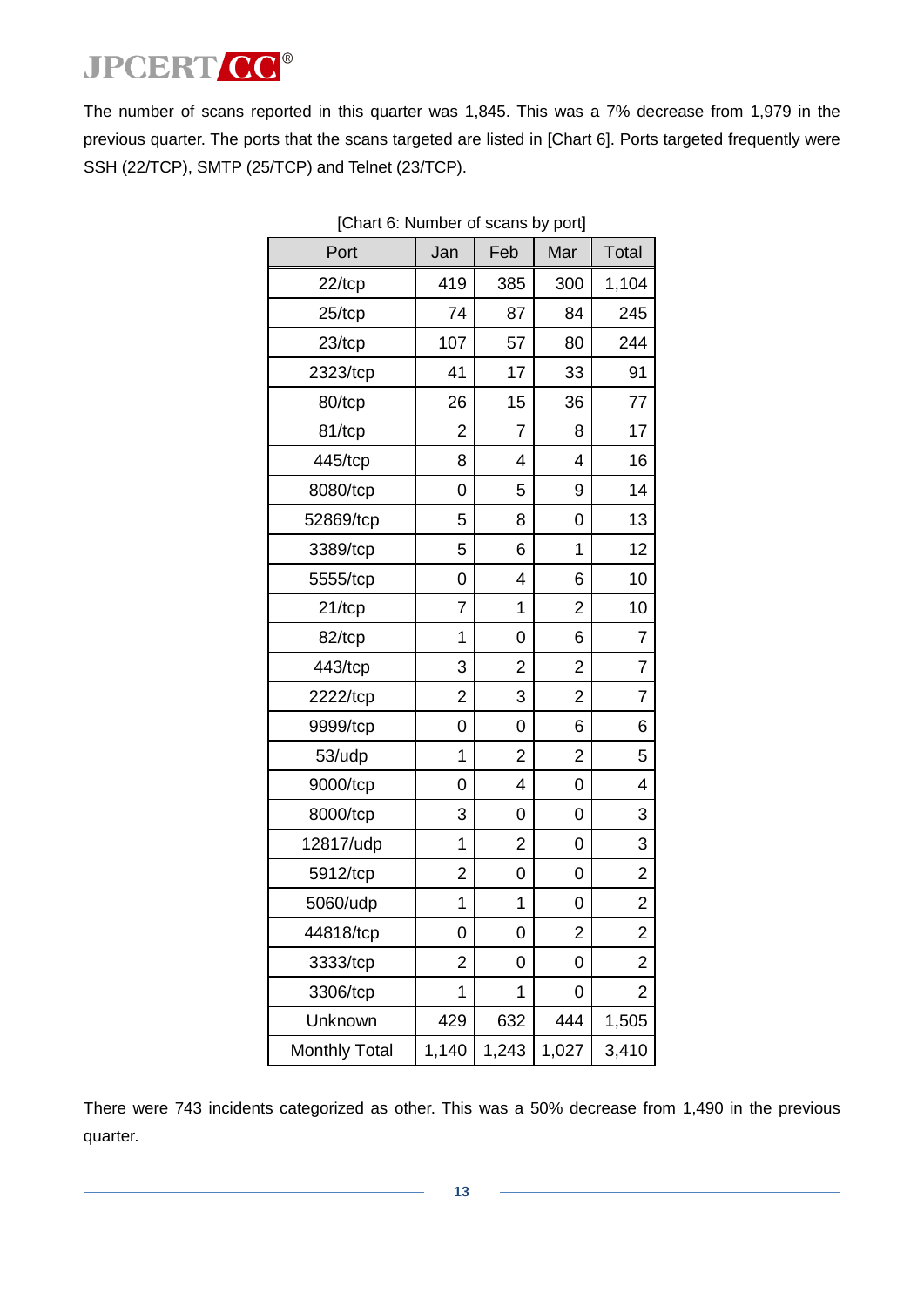#### **4. Incident Handling Case Examples**

This section will describe some actual cases that JPCERT/CC handled in this quarter.

Coordination involving websites spoofing Japanese companies that victims are directed to via SMS In early January 2018, JPCERT/CC received a number of reports about websites that spoof Japanese companies and urge visitors to install a suspicious Android application (APK file). According to the reports, SMS messages for smartphones spoofing Japanese companies were going around, trying to direct recipients to fake websites with shortened URLs. The shortened URLs direct recipients to websites that urge visitors to install an application, spoofing websites for checking the status of credit card issuance or for tracking the delivery status of parcels. A number of these websites were confirmed between early January and late February, and all of them used the same .cc domain and were assigned an IP address in Taiwan. There was also a phishing site designed to steal IDs and passwords spoofing a Japanese telecommunications carrier, using the same IP address as one of the websites distributing applications.

JPCERT/CC contacted the hosting business operator administering the servers where the websites spoofing Japanese companies were set up, and servers that the suspicious APK file communicated with, asked the operator to take appropriate steps, and confirmed that these servers have been suspended.

Coordination in response to attacks using a vulnerability in Oracle WebLogic Server On January 17, 2018, JPCERT/CC published "Alert Regarding Vulnerability (CVE-2017-10271) in Oracle WebLogic Server." During this quarter, a number of reports concerning attacks exploiting this vulnerability have been received.

In the middle of February 2018, a report was received concerning the communication details of an attack exploiting the vulnerability in WebLogic. Upon examination of the communication log provided by the report source, JPCERT/CC found that the attack source had sent modified XML data embedded with a command to download and execute a file. In late February, a report was received concerning a file planted on a server in an attack exploiting the vulnerability in WebLogic. The files provided by the report source included a script to obtain a file from an external server and execute it, and an execution file apparently obtained by the script. The execution file was an application called XMRig, which mines a cryptocurrency called Monero. It seems the attacker was trying to obtain mining rewards.

JPCERT/CC contacted the hosting business operator that administers the server where the script and execution file used to conduct attacks were planted, informed the operator that its server was being used to carry out attacks, and requested that appropriate steps be taken.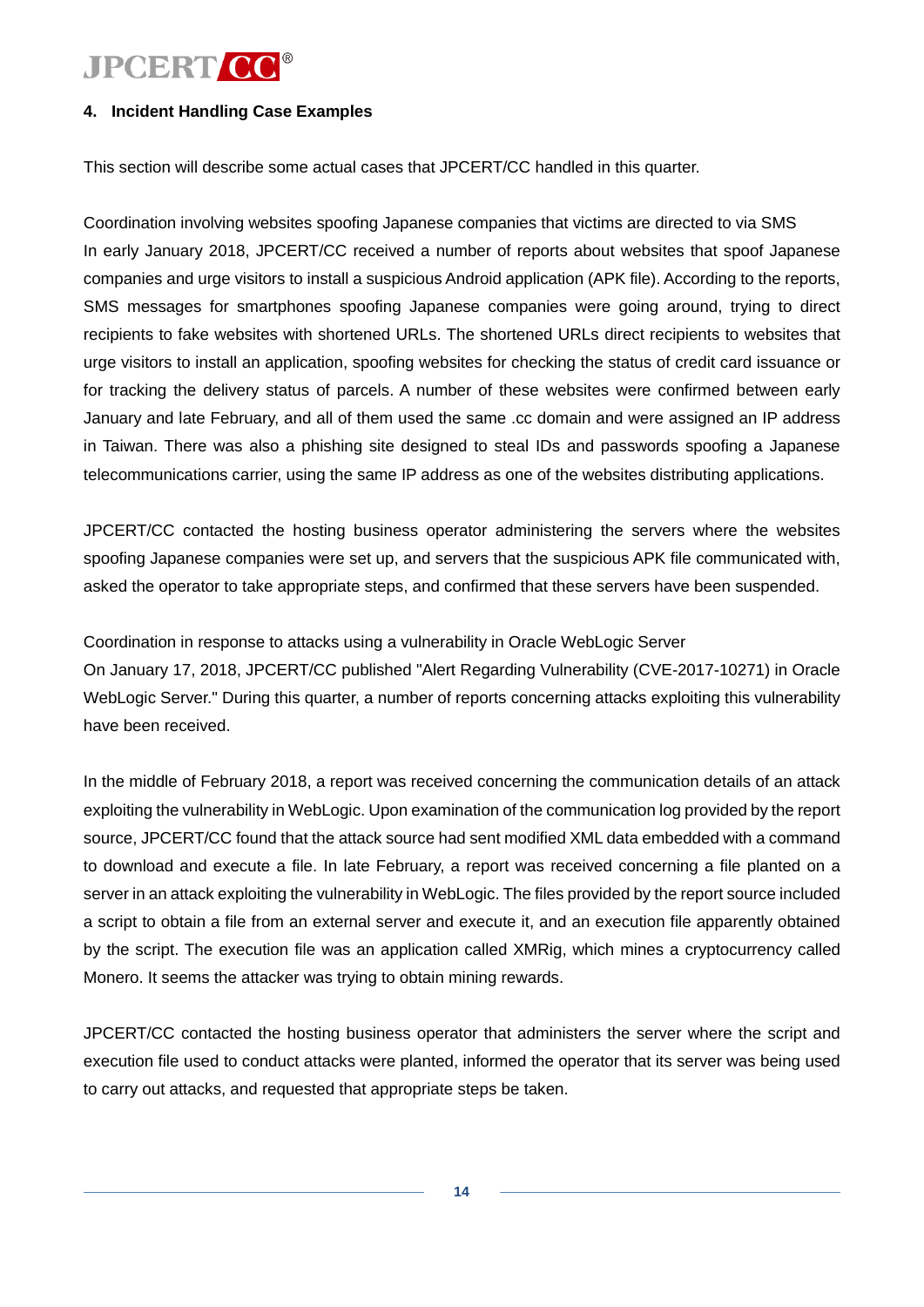

#### **Request from JPCERT/CC**

JPCERT/CC is working to prevent the spread of losses and damages due to incidents and their recurrence through various activities. These include understanding the status and tendency of incidents, and coordination with the aim of suspending or blocking, as the situation requires, attack sources and destination of information transmission, etc. JPCERT/CC also issues alerts and other information to users to make them aware of the need to implement countermeasures.

JPCERT/CC asks for your continued cooperation with information sharing. Please refer to the following web pages for how to report incidents.

Reporting an Incident <https://www.jpcert.or.jp/english/ir/form.html>

Reporting an ICS Incident

[https://www.jpcert.or.jp/english/cs/how\\_to\\_report\\_an\\_ics\\_incident.html](https://www.jpcert.or.jp/english/cs/how_to_report_an_ics_incident.html)

If you would like to encrypt your report, please use JPCERT/CC's PGP public key. The public key can be obtained at the following web page.

PGP Public Key <https://www.jpcert.or.jp/english/ir/pgp.html>

JPCERT/CC provides a mailing list to ensure speedy delivery of the information it issues. If you wish to use the mailing list, please refer to the following information.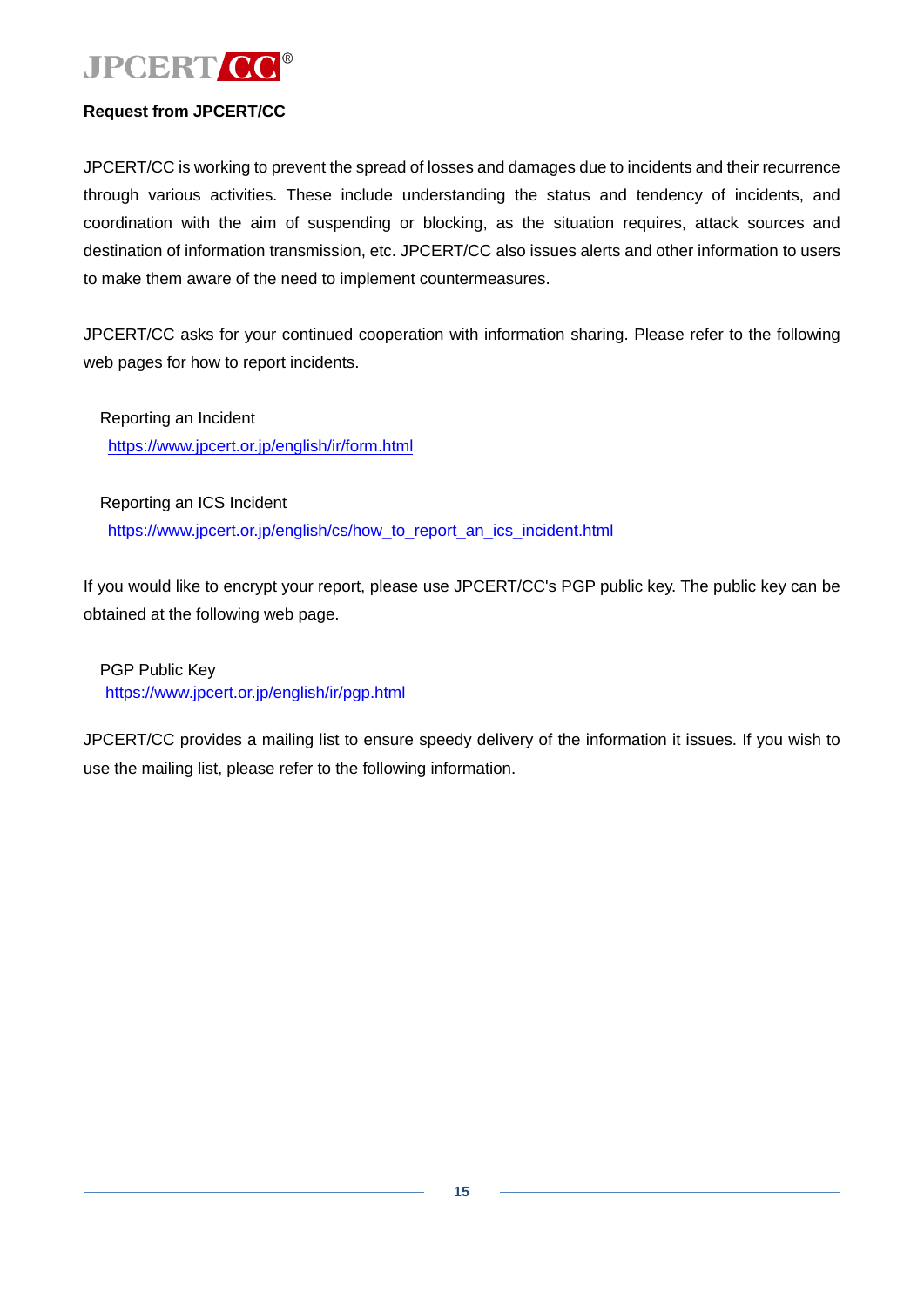### Appendix-1 Classification of Incidents

JPCERT/CC classifies incidents contained in reports it receives according to the following definitions.

#### ○ **Phishing Site**

A "phishing site" refers to a site that spoofs the legitimate site of a bank, auction or other service operators to carry out "phishing fraud" intended to steal user information including IDs, passwords and credit card numbers.

JPCERT/CC classifies the following as "phishing sites".

- Websites made to resemble the site of a financial institution, credit card company, etc.
- Websites set up to guide visitors to a phishing site

○ **Website Defacement**

"Website defacement" refers to a site whose content has been rewritten by an attacker or malware (including the embedding of a script unintended by the administrator).

JPCERT/CC classifies the following as "website defacement".

- Sites embedded with a malicious script, iframe, etc., by an attacker, malware, etc.
- Sites whose information has been altered by an SQL injection attack

### ○ **Malware Site**

A "malware site" refers to a site that infects the computer used to access the site with malware, or a site on which malware used for attack is made publicly available.

JPCERT/CC classifies the following as "malware sites".

- Sites that attempt to infect the visitor's computer with malware
- Sites on which an attacker makes malware publicly available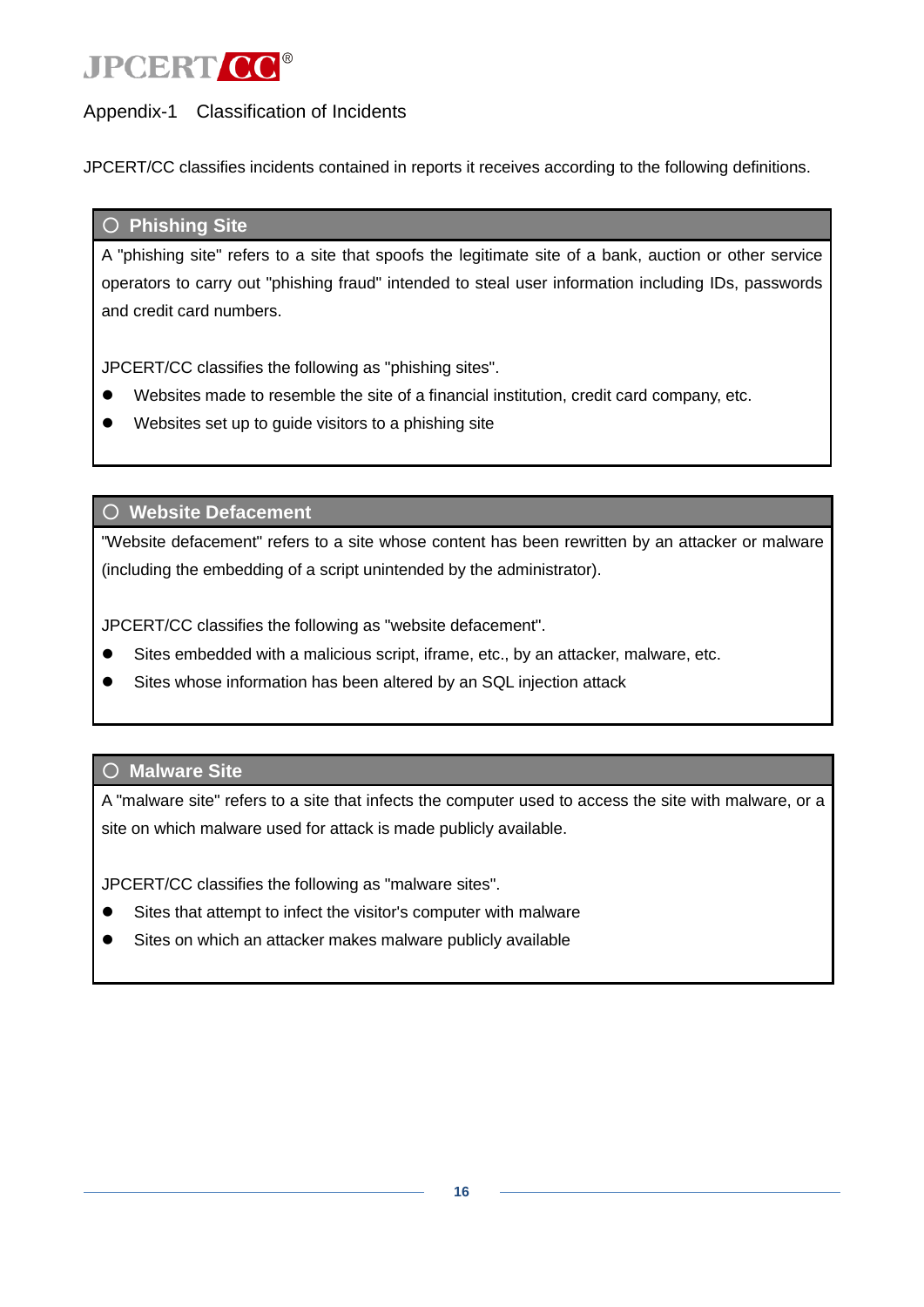# **JPCERT CO**

### ○ **Scan**

A "scan" refers to an access made by an attacker (that does not affect the system) to check for the existence of computers, servers and other systems targeted for attack, or to search for vulnerabilities (security holes, etc.) that can be exploited to make unauthorized intrusion into systems. It also includes attempts to infect by malware, etc.

JPCERT/CC classifies the following as "scans".

- Vulnerability searches (checking the program version, service operation status, etc.)
- Attempts to make an intrusion (those that failed)
- Attempts to infect by malware (viruses, bots, worms, etc.) (those that failed)
- Brute force attacks targeting ssh, ftp, telnet, etc. (those that failed)

### ○ **DoS/DDoS**

"DoS/DDoS" refers to an attack against servers and/or computers on a network, and network resources including devices and connection lines that make up a network, with an attempt to make a service unavailable.

JPCERT/CC classifies the following as "DoS/DDoS".

- Attacks that exhaust network resources with a large volume of traffic, etc.
- Reduction or suspension of server program responses due to a large access volume
- Service interference by sending a large volume of e-mail (error e-mail, SPAM e-mail, etc.)

### ○ **ICS Related Incident**

An "ICS related incident" refers to an incident related to ICS or plants.

JPCERT/CC classifies the following as an "ICS related incident".

- ICSs that are subject to attack via the Internet
- Servers that malware targeting ICSs communicates with
- Attacks that cause abnormal operations of an ICS